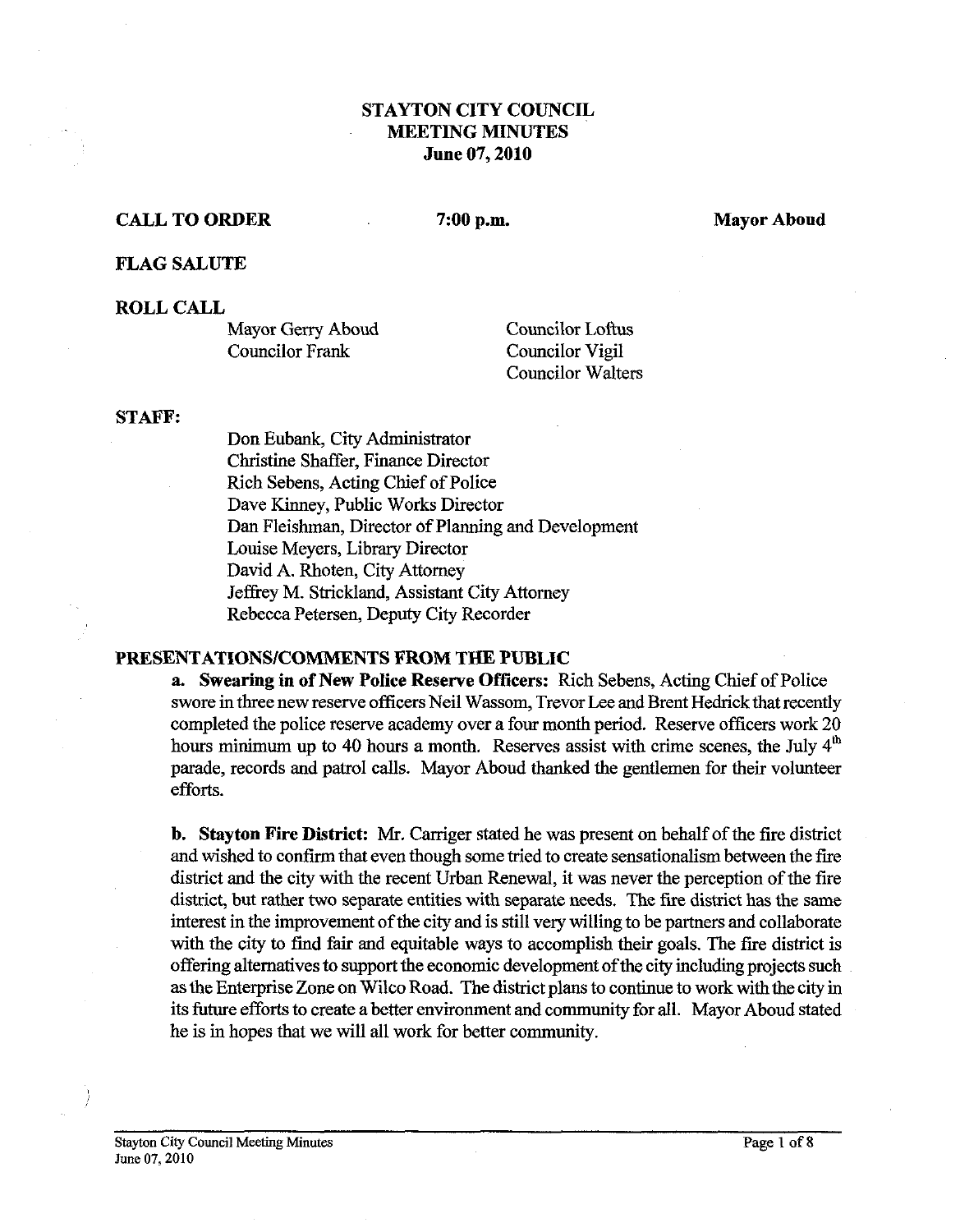**c. Lee Hazelwood: Mr.** Hazelwood stated he is opposed to the gaming ordinance. He has watched the city budget over the years and has seen cuts in previous budgets when he was on the council. A social gaming ordinance would place an extra burden on police services and some years ago, when he served on the City Council, it was defeated by the council. If social gaming were allowed where would it be allowed, in residential areas, downtown area, bed and breakfast establishments? The Council needs to think what could happen if the draft ordinance were approved.

**d. Skaters:** Scott Lee, Jonathan Carle, Brian Rios, Eric Rios, Tristan Mead, Sebastian Bermudez and Danny Mead all from Stayton, testified in support of a better skate park. While they appreciate the city providing a skate park, they would like to see better equipment and an alternate location. The current location is too small and dangerous when a lot of skaters are at the facility, that is why they skate at the library because it's an open area with more space. All of the skaters said they would be willing to work on a committee towards a new facility.

## **ANNOUNCEMENTS**

**a. Additions to the Agenda:** None.

#### **CONSENT AGENDA**

- **a. Approval of City Council Meeting Minutes of May 17,2010**
- **b. SCTC -Fiber Optic Line Easements on City Properties**
- **c. Rotational Towing Vendor Mandatory Requirements**

Councilor Vigil pulled item a. and Councilor Loftus pulled item c. of the Consent Agenda.

Referring to item c. Councilor Loftus stated he has noticed tow trucks parked on the street in front of tow owner residences, and that an allowance should be added to allow this. Mr. Eubank stated that he prepared the original tow restrictions and tow truck drivers would park in fiont of their residences over night. Oil and gas would leak out of the towed vehicles and complaints were received from neighbors.

In response to questions as to the intent of the restrictions, Mr. Sebens stated in other jurisdictions large companies would come into areas and do unethical things such as over charge patrons. The application process currently used includes meeting the Oregon State Police requirements. If they meet the requirements then they are on the list.

**Motion:** From Councilor Vigil, seconded by Councilor Loftus, to approve item c. of the Consent Agenda and allow trucks or wreckers to be parked on the street if the rig is empty. Motion passed: 4:O.

Referring to item a. Councilor Vigil asked if Mr. Hoover's name was really spelled Jahn. Ms. Petersen confirmed it was the correct spelling.

**Motion:** From Councilor Frank, seconded by Councilor Walters, to approve item a. of the Consent Agenda. Motion passed: 3:0, 1 abstain.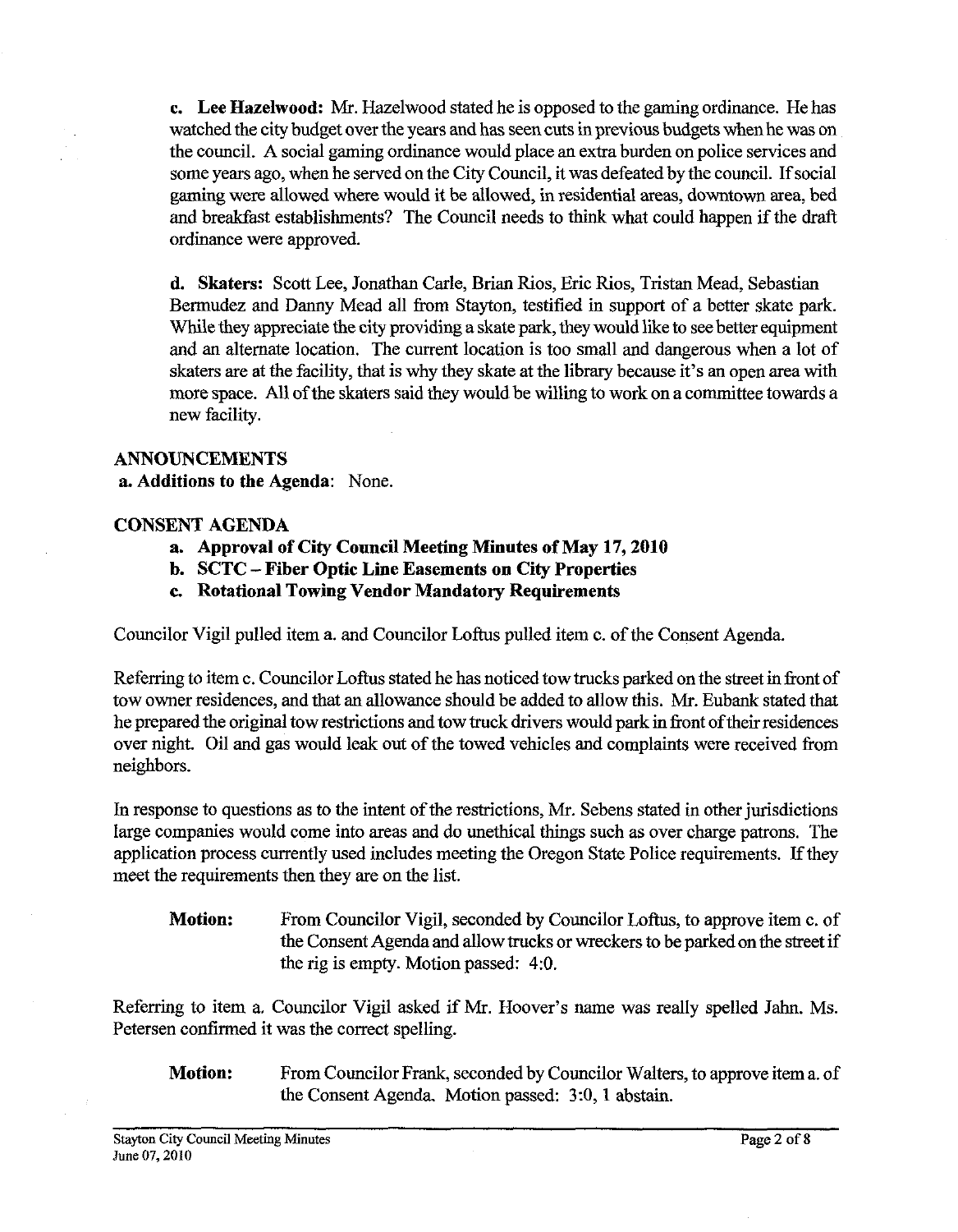- **Motion:** From Councilor Loftus, seconded by Councilor Walters, to approve item b. SCTC Fiber Optic Line easements on city properties. Motion passed: 4:0
- **Discussion:** Councilor Loftus stated in the future he would like to see the actual easement agreements included with the staff report. Motion passed: 4:O.

## **PUBLIC HEARING**

#### **City of Stayton 2010** - **2011 Budget**

- **a. Commencement of public hearing:** Mayor Aboud opened the public hearing at 7:30 pm; and read the opening statement.
- **b. Staff Report:** Ms. Shaffer stated that Oregon Local Budget Law requires that a public hearing be held by the governing body prior to its adoption of a Budget for the ensuing fiscal year. Minor adjustments have been made in the Library Fund, to reflect the lower than expected contribution fiom the Library Endowment. The Children's Library hours are proposed to be changed fiom 32 to 26 hours per week.
- **c. Proponent's Testimony:** None.
- **d. Opponent's Testimony:** None.
- **e. General Testimony:** None.
- **f. Questions from the Public:** None.
- **g. Questions from the Council:** In response to questions regarding the Library Endowment reduction in funding, Ms. Shaffer stated the foundation indicated that a contribution to the city in the amount of \$25,000 would greatly deplete the endowment and instead are contributing \$1 8,500. Staff addressed many issues regarding reductions in the Library budget, and by reducing hours for the Children's Librarian it would reduce benefit costs as well as wages. If the foundation is able to resolve the shortfall adjustments will be made accordingly.
- **h. Staff Summary:** Ms. Shaffer stated no council action was required during this portion of the hearing.
- **i. Close of Hearing:** There being no further testimony the public hearing was closed at **7:35** pm.

#### **Ordinance No. 924 Land Use** & **Development Code re: Signs**

- **a. Commencement of public hearing:** Mayor Aboud opened the public hearing at 7:40 pm. He then read the opening statement.
- **b.** Ex **parte contact, conflict of interest, bias, etc:** Councilor Loftus declared that he had had contact with several business owners regarding the sign ordinance. Mayor Aboud declared that he owns a business in the downtown area. Councilor Vigil declared that he is a downtown business owner as well **as** Councilor Loftus owning a business downtown.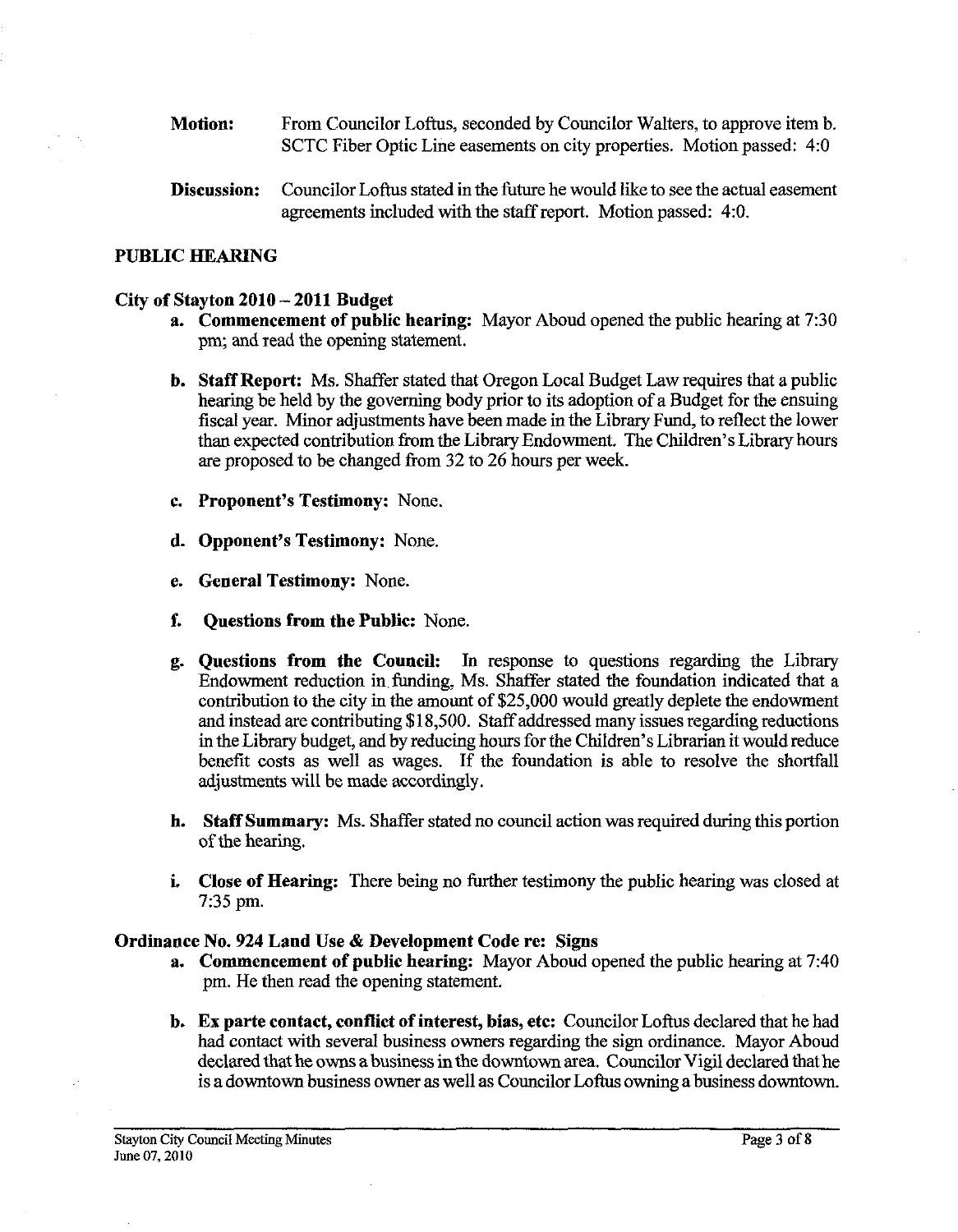- **c.** Staff Report: Mr. Fleishman reviewed the staff report for consideration of an ordinance to make a change in how the city regulates signs. The planning commission reviewed and is recommending to the Council proposed amendments that address three different issues: Maintenance standards for signs, legally existing non-conforming signs and freestanding signs in the Downtown Residential Mixed Use Zone. Staff recommends that the Code be amended to address the issue of construction maintenance and free-standing signs in the DRMU Zone, but does not recommend repealing the requirement for abatement of nonconforming signs in Section 2 of the ordinance.
- **d. Proponent's Testimony:** None.
- **e. Opponent's Testimony:** None.
- **f. General Testimony:** None.
- **g. Questions from the Public:** None.
- **h. Questions from the Council:** There were a number of questions from Mayor and Council members regarding the impacts of the proposed amendments. Mr. Fleishman answered questions and explained the Planning Commission's reasoning in making the recommendations they did as well as his separate recommendation.
- **i.** Staff Summary: Following the extensive discussion, there was no further summary,.
- **j. Close of Hearing:** There being no additional testimony, Mayor Aboud closed the public hearing at 8:30 pm.
- **k. Council Deliberation:** Councilor Vigil stated the Planning Commission is requesting one thing and the Planner says something else. He would like to hear from the Commission as to why they are proposing the amendments. Council Loftus suggested sending the draft ordinance back to the planning commission for them to look at how many businesses in the downtown area would be afFected with the proposed changes. Councilor Walters stated the Council was **a** long way away from a consensus and needs to review the amendment further. Councilor Frank stated he was ok with the changes proposed by the planner. Councilors had specific questions they wished the Planning Commission to address, including whether 20 feet is the appropriate height restriction, why they wish to allow non-conforming signs to continue to be permitted, how long a sign structure should be allowed to remain when a building is vacated, and the sign at the Covered Bridge Café that is bolted to the sidewalk. Mr. Fleishman stated he would meet with Councilors individually to discuss the basis for their questions.

Mayor Aboud called for a recess at 8:35 pm; reconvened at 8:40 pm.

# **UNFINISHED BUSINESS** -None.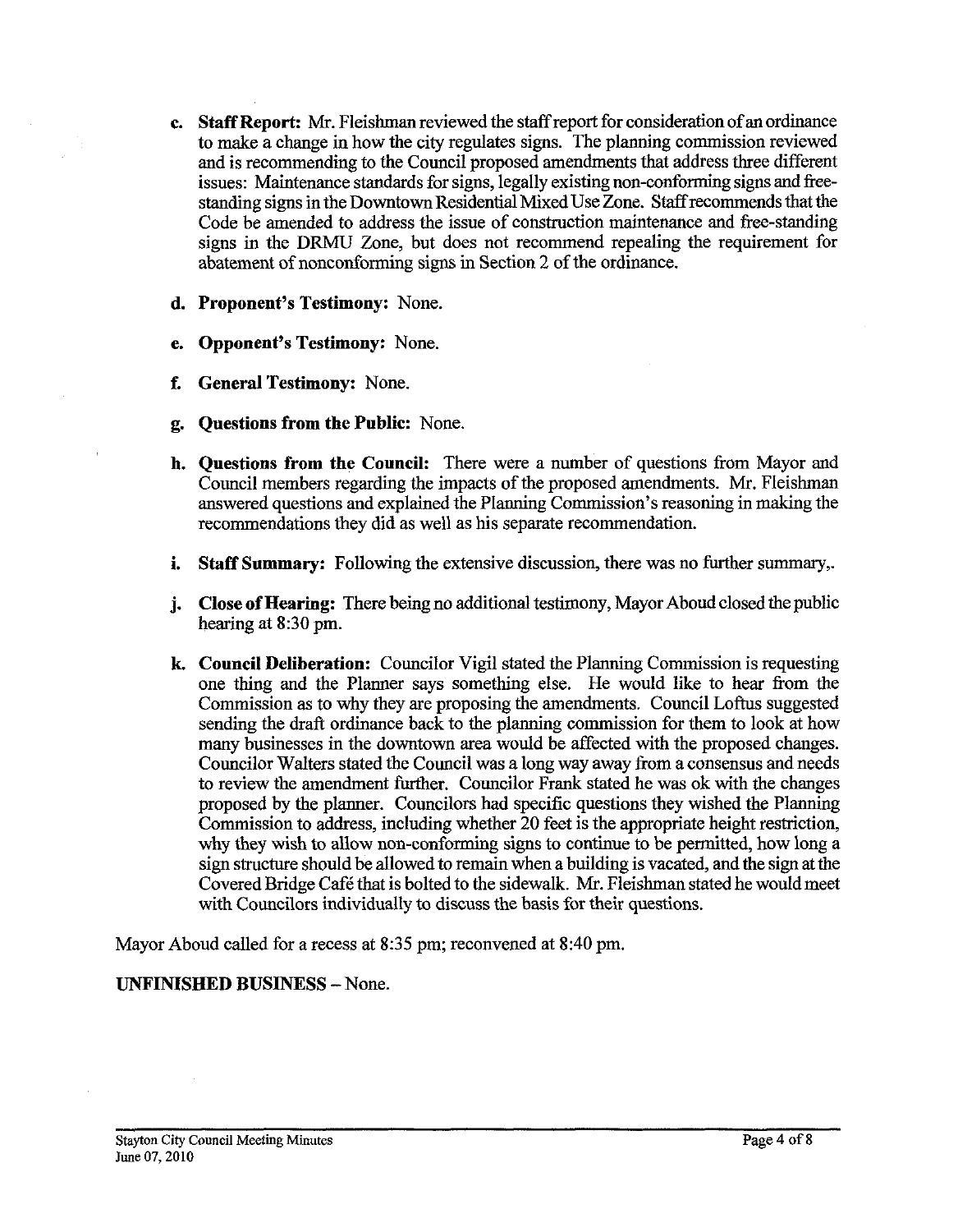#### **NEW BUSINESS**

#### **Ordinance No. 923 Social Gaming Ordinance**

- **a. Staff Report: Mr.** Sebens reviewed the staff report to establish authorization and regulation of Social Games in Stayton, and wanted to make it clear that he was not supporting social gaming in stayton. The ordinance adheres to the Oregon State Statute and takes into consideration the Stayton Police Departments ability to enforce the laws and problems that may arise. It also addresses recommendations from other municipalities who have/had similar ordinances.
- **b. Council Deliberation:** Councilor Loftus asked if the draft ordinance would allow social gaming in aresidential zone, commercial zone and industrial zone. Mr. Sebens stated if fiends wanted to get together at aprivate residence in the residential zone and gamble, it would be allowed. Councilor Walters stated this is a very bad idea for the city and should be dropped. Councilor Vigil stated if there is an interest in the community then the council should pursue the idea. Councilor Frank stated if its' introduced as being business friendly, and input from the community and council is taken into consideration, then the city should pursue it. Councilor Loftus stated he is opposed to gambling as a whole but if language could be crafted to address concerns, the council could review it. Councilor Vigil stated he was concerned that an establishment would not be able to collect any money, if the city would be charging a fee for the table the business owner should be able to recoup their costs in some way.
- **c. Council Decision: A** decision was not made and the council will continue discussing the issue at a future meeting.

**Ordinance No. 924 Land Use & Development Code re: Signs – This item was deferred until the** July 06, 2010 City Council meeting.

**Ordinance No. 925 SMC 12.08 Standard Specifications Public Works Construction - This item** was deferred until the June 21,2010 City Council Meeting.

## **Resolution No. 856 Adoption of Budget**

- **a.** Staff Report: Ms. Shaffer stated that the Budget Committee approved a City budget for Fiscal Year 2010-2011, including the levying of the City's established permanent tax rate of \$3.328/\$1,000 of assessed value and a local option property **tax** in the fixed dollar amount of \$300,000 as approved by Stayton voters on May 20,2008.
- **b. Council Deliberation:** Councilor Frank stated he was not comfortable with the budget as a result of the Children's Librarian hours being reduced and would like the city to look at another solution before making the cut.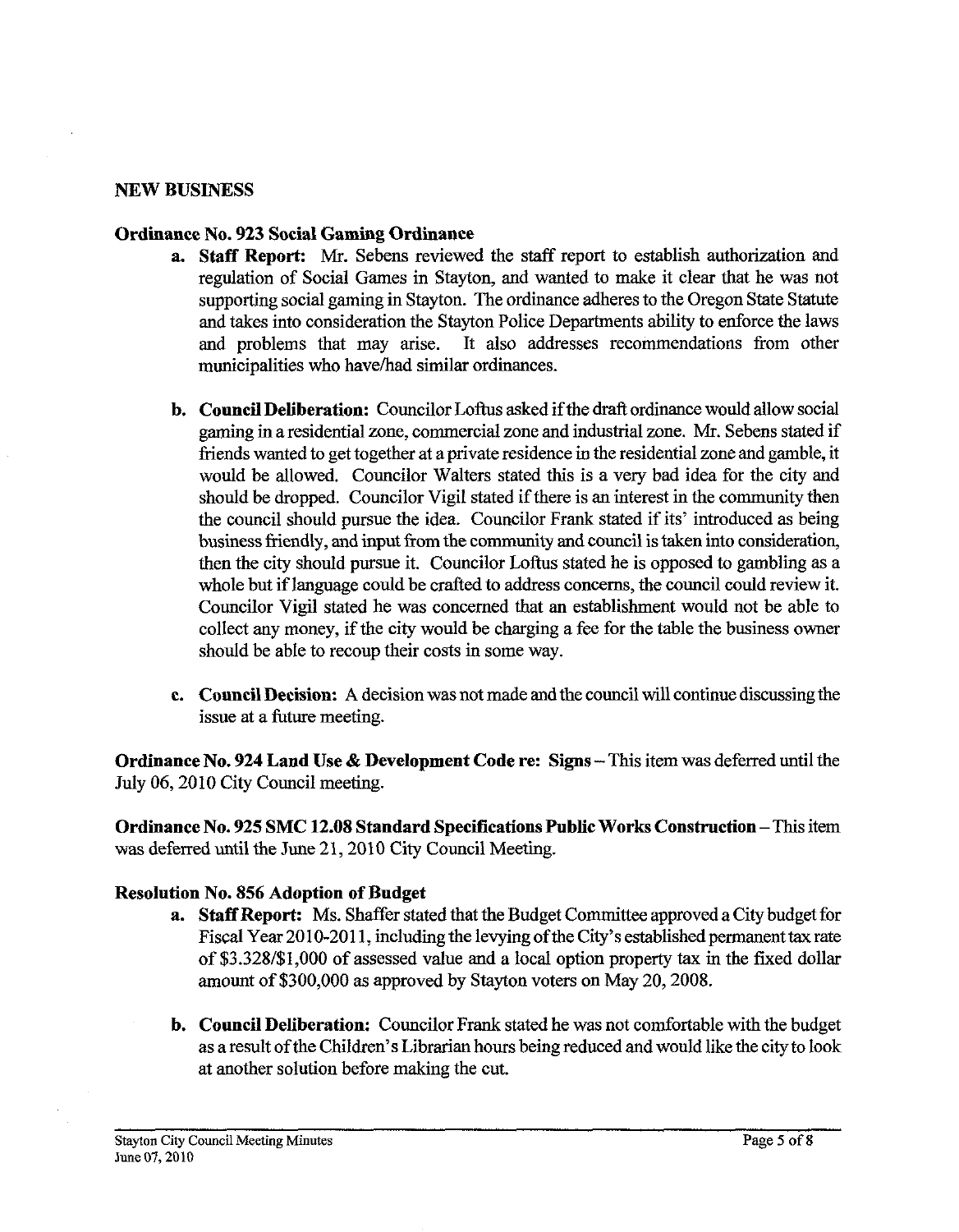#### **c. Council Decision:**

**Motion:** From Councilor Vigil, seconded by Councilor Loftus, to approve Resolution No. 856, Adopting the 2010-2011 Budget, Making Appropriations for the 2010-201 1 Fiscal Year and Levying Taxes for the Fiscal Year as amended, to include the reduction in staff at the Library. Motion passed: 4:0.

**Resolution No. 857 Discretionary Immunity for ADA** & **Sidewalk Maintenance-** This item was deferred until the June 21<sup>st</sup> City Council Meeting.

#### **Auditing Services Contract**

- **a. Staff Report:** Ms. Shaffer explained that general recommended practice in governmental finance is to consider changing audit firms every three to five years, therefore, and RFP for Audit Services was issued on March 05,2010.
- **b. Council Deliberation: In** response to a question as to how many staff members participated on the interview panel, Ms. Shaffer stated five.

#### **c. Council Decision:**

**Motion:** From Councilor Frank, seconded by Councilor Walters, to award the Auditing Services Contract to Steve Tuchscherer, CPA and authorize the City Administrator to execute the contract, for the City's auditing services for a five-year term ending May 31, 2015.

**Discussion:** In response to a question as to whether or not the auditing firm is related to any city staff, Ms. Shaffer stated no.

**Motion passed:** 4:O.

## **STAFF/COMMISSION REPORTS**

## **Director of Planning** & **Development** - **Dan Fleishman**

**a.** Urban Renewal: Mr. Fleishman reviewed a staff report regarding the recently defeated Urban Renewal Plan bv the voters. **Staff** believes the measure was defeated for various reasons and suggests the City continue its efforts to establish and urban renewal district inthe downtown area. The Urban Renewal Agency is still in existence until the Council repeals it. Council members were divided on whether or not to pursue the district or to disband it. Mr. Fleishman will get together with the Fire District to discuss the issue and in the mean time the Agency will not meet.

## **PRESENTATIONSICOMMENTS FROM THE PUBLIC** - None.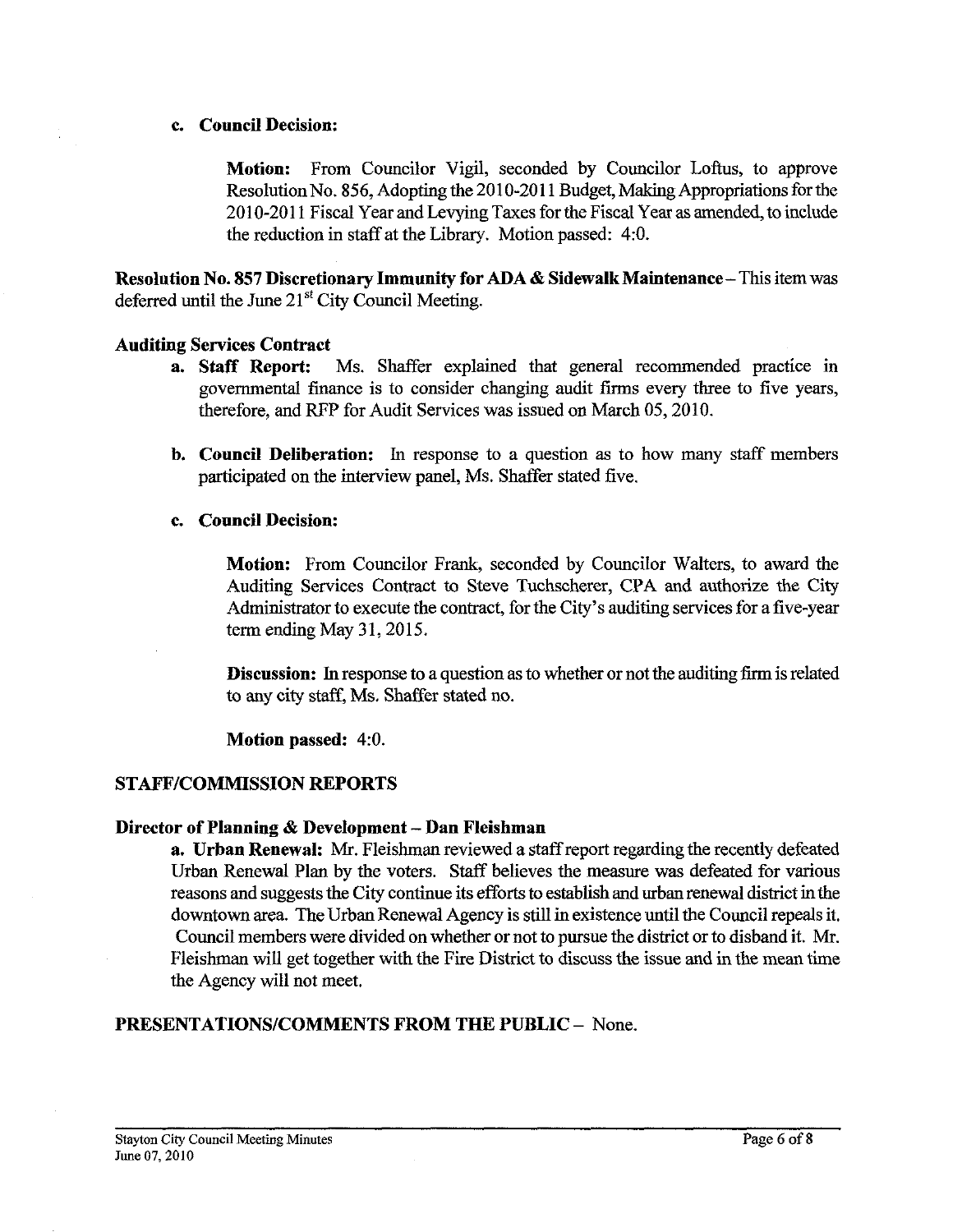## **BUSINESS FROM THE CITY ADMINISTRATOR**

- **a. Temporary Skate Park: Mr.** Eubank stated he was pleased the skaters addressed the council and that they are using the temporary skatepark. The permanent skatepark project has been turned over to the Parks Board for their review.
- **b.** Evaluation forms: Mr. Eubank stated he is in the process of revising the city administrator evaluation form and should have it sent out to the council within a few days.

#### **BUSINESS FROM THE MAYOR**

- **a. Re-appointment of Greg McWayne to the Library Board:**
- **b. Appointment of Barb Brenden to the Library Board:**

**Motion:** From Councilor Frank, seconded by Councilor Walters, to approve the appointment to the Library Board. Motion passed: 4:O.

**c. Cable Commission:** Mayor Aboud stated two vacancies will be coming up on the Cable Commission and if anyone is interested to contact him.

#### **BUSINESS FROM THE COUNCIL**

- **a. Transportation Maintenance Fee:** Councilor Frank stated the Transportation Maintenance Fee needs to be reviewed by the Council as the streets need to be maintained.
- **b. Traffic Issues:** Councilor Vigil asked about the Washington & Fist Avenue signal to address a **turn** lane issue; and what would be the possibility of getting a cross walk across First Avenue at Hollister Street. Mr. Kinney stated it has been deferred to Cindy Schmidt, Marion County Traffic Engineer for review. Councilor Vigil suggested that travelling out E. Santiam on the **"S"** curves no parking should be allowed on the inside comers.

#### **ADJOURN**

There being no further business, the meeting was adjourned.

APPROVED BY THE STAYTON CITY COUNCIL this  $21<sup>st</sup>$  day of June 2010, by a VOTE OF THE STAYTON CITY COUNCIL.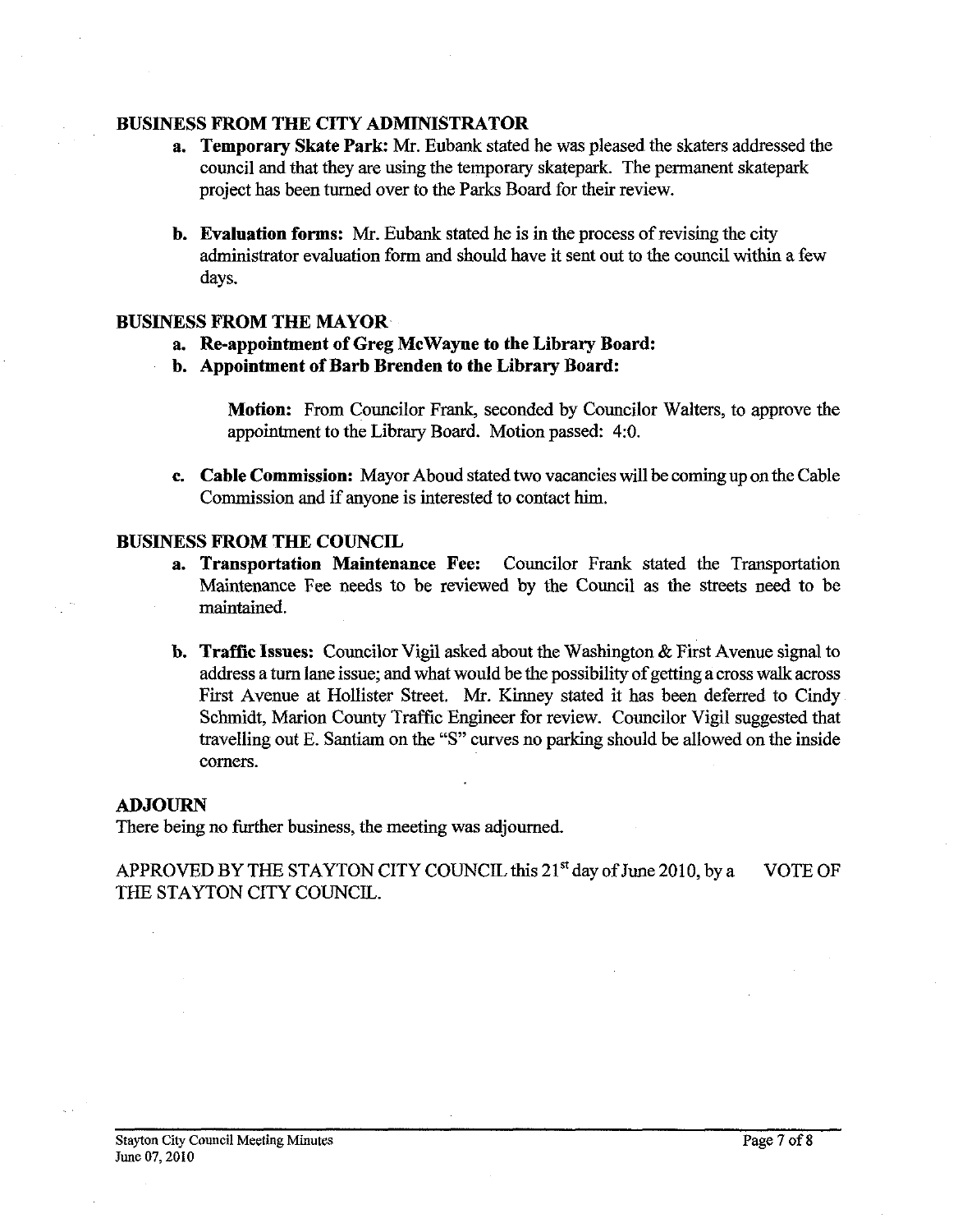# CITY OF **STAYTON**

| –<br>יע |                                                                               |
|---------|-------------------------------------------------------------------------------|
|         | $Q_{\text{max}}$ , $\Lambda$ $\text{has}$ , $\Lambda$ , $\Lambda$ , $\Lambda$ |

Date:  $\frac{6}{3}$ Attest: Bon Eupank, City Administrator  $\epsilon$ Date: Transcribed by: Rebecca Petersen, Deputy City Recorder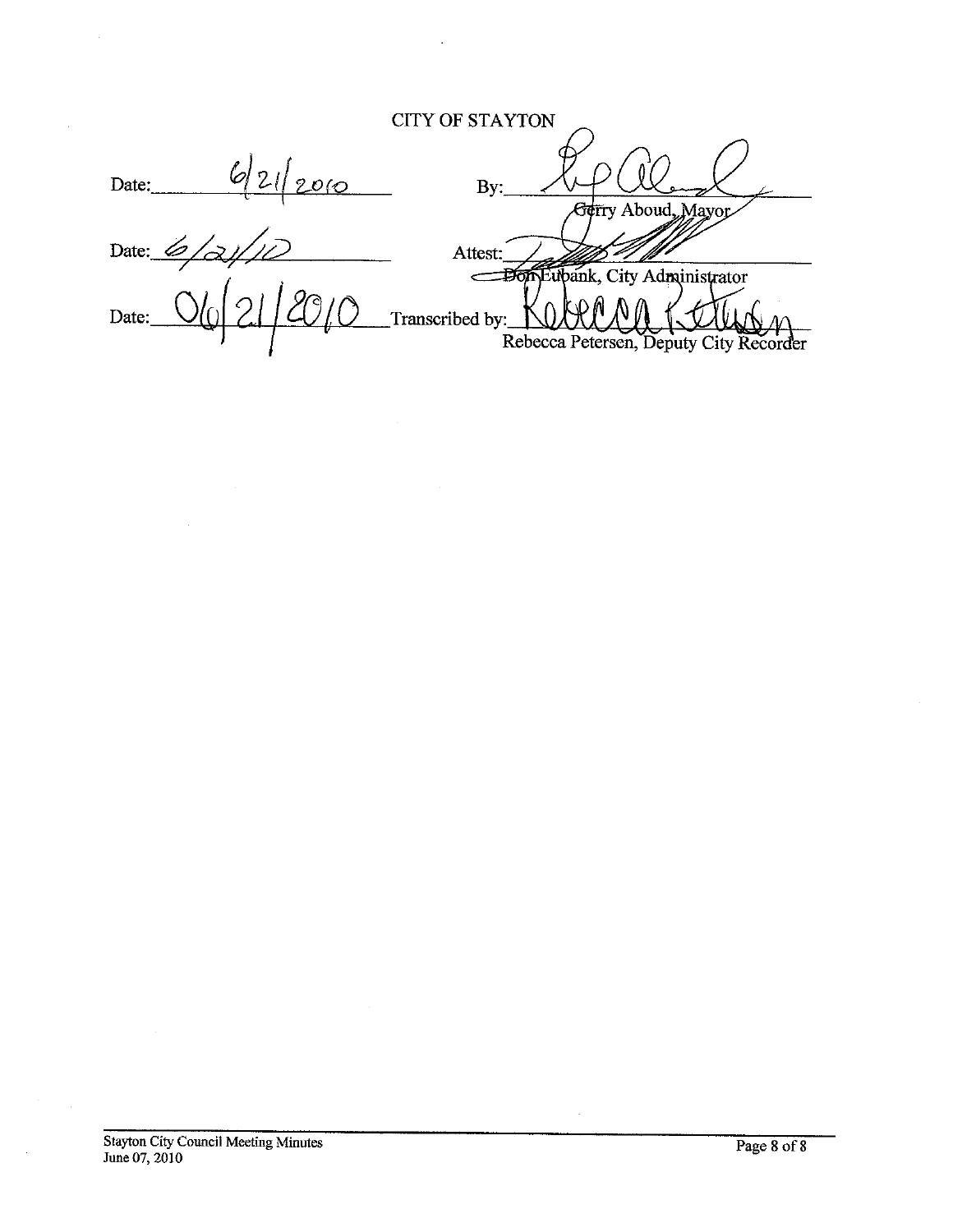# Verbatim Transcription of June 07, 2010 City Council Meeting re: Urban Renewal

Dan Fleishman: With the vote almost three weeks ago, on the Urban Renewal Plan (URP) I thought it was appropriate to bring the issue back before the Council to get some direction on how the Council would like staff to proceed on the whole issue of Downtown Revitalization, Urban Renewal in particular. I think from what I head in the months leading up to the election, and perhaps more importantly in some discussions I had with people after the election, that those who voted against the URP put it into a variety of philosophical point of views. Those that would have voted no to whatever was on the ballot, secondly those who may have been opposed to the City getting involved in downtown revitalization efforts, those who were concerned about the impacts of urban renewal on the other taxing jurisdictions, those who had concerns about the specifics of the plan that the City Council had enacted, some who misunderstood the plan itself and some that just didn't understand the whole issue because it's a complex issue. I think that if the City Council would like to continue with the efforts of trying to establish an URP for the downtown area, that it would be wise to try to reach out to people who were opposed, to find out what can be done to (I don't want to say to change the plan) to address those concerns or to further educate them about what Urban Renewal is and how it works. It was after the election I had a conversation with someone who thought that the it meant that the whole issue of a frozen base meant that tax payers in the Urban Renewal District would never see their taxes go up, while his outside the district did go up, others who were confused about other issues like that. But anyway, to do some public outreach to those who were actively involved in the NO campaign and find out how, how the City should proceed. The Urban Renewal Agency (URA) still exists until such time as the Council repeals the ordinance that established them. Their next regularly scheduled meeting is a week from tonight, but if the Council feels that they shouldn't exist, there's no reason for that group to meet. If you do feel there's reason and you want them to be involved, which obviously is you all and three other people, then you've got a meeting scheduled for next Monday night according to the regular meeting schedule you adopted a few months ago. And my recommendation is that the URA be charged with looking at the plan, meeting with other people, and making a recommendation to the City Council as appropriate for revisions to the plan or give it up.

# Mayor Aboud: Comments, questions? Steve.

Councilor Frank: Well I'm sure you know where I'm gonna go with it, this, yeah I wrote down, I've written down a bunch of stuff on this issue, its clear to me and it should be clear to my fellow councilors that the people spoke they said NO, you want to analyze why they voted the way they voted then analyze why the people voted yes. And I think that's ludicrous to even think, to go there Dan. I understand that maybe you were charged with doing this, or maybe you did it on your own I don't know, but this is unacceptable. What needs to be done is the URA should be disbanded, we need to move forward with the other recommendations that the Planning Commission and the Council put forward, numerous other ways to revitalize downtown, the people voted I mean you can't go back on what what the people have said, I don't care if its by a vote, you know its done this URD is not going, the people said NO and to try to go back on what the people wanted and how they voted, the majority of people, we could do that for every election that comes across the board, and just say well lets throw that one out cause maybe the people voted this way, and they voted that way, and maybe we should try it a different way to get what we want. People said what they wanted, I mean sometime in the future I guess another Councilor at another time maybe that would be appropriate action to take but at this point, I mean I can make the motion but other Councilors probably want to say what they want to say, but my motion would be to repeal the ordinance, be done with it and lets move forward with taking care of business.

Mayor Aboud: Does anyone else want to comment, Don.

Councilor Walters: It's too soon to do anything, I would like to see us reach out to the people on the other side and heal this issue right now. There were a lot of things said, some were true and some were not on both sides, some of them were mistakes and some of them were just down right lies. But lets reach out to the people other